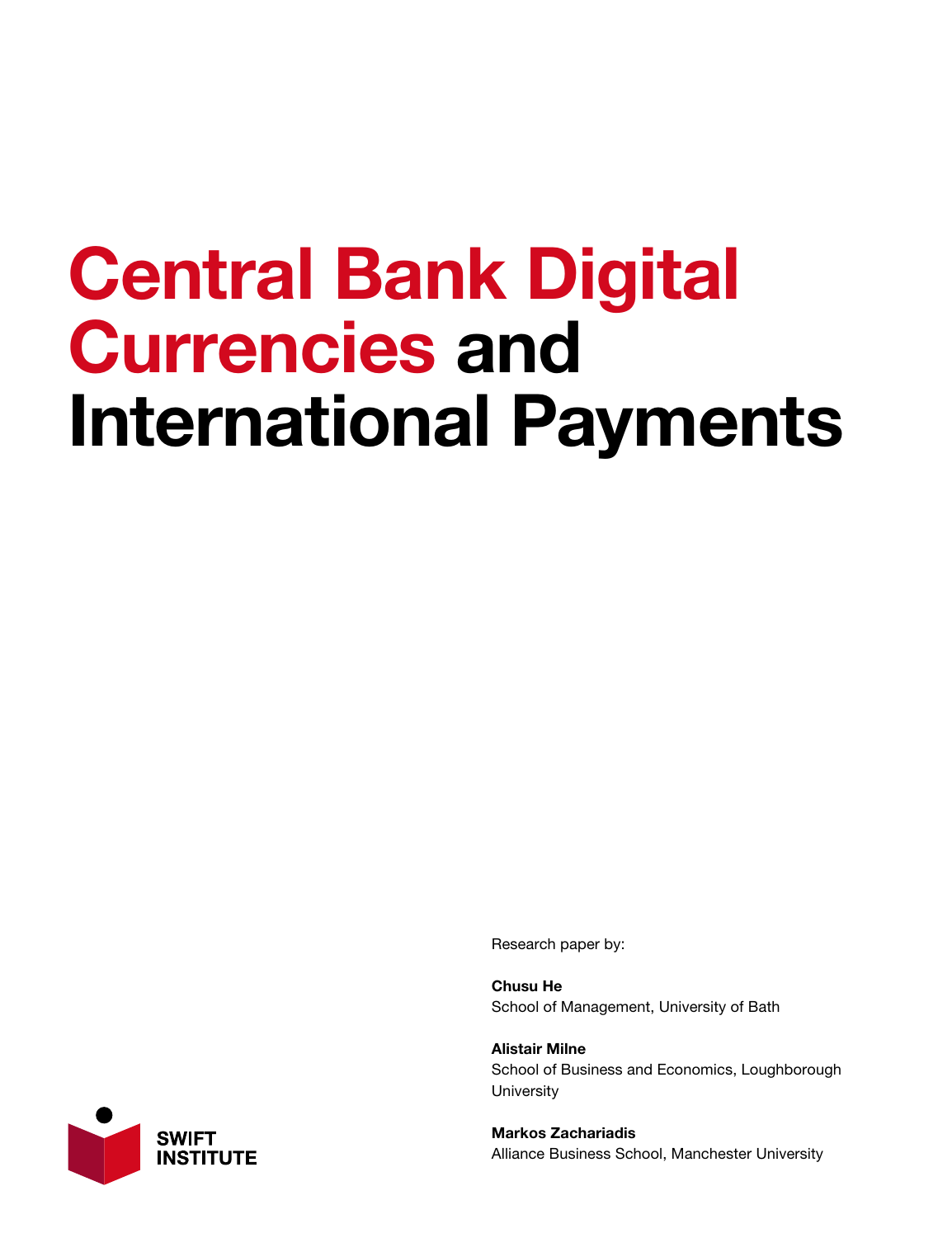What is the nature of the CBDC opportunity in international payments? Incremental technology improvement or transformative change?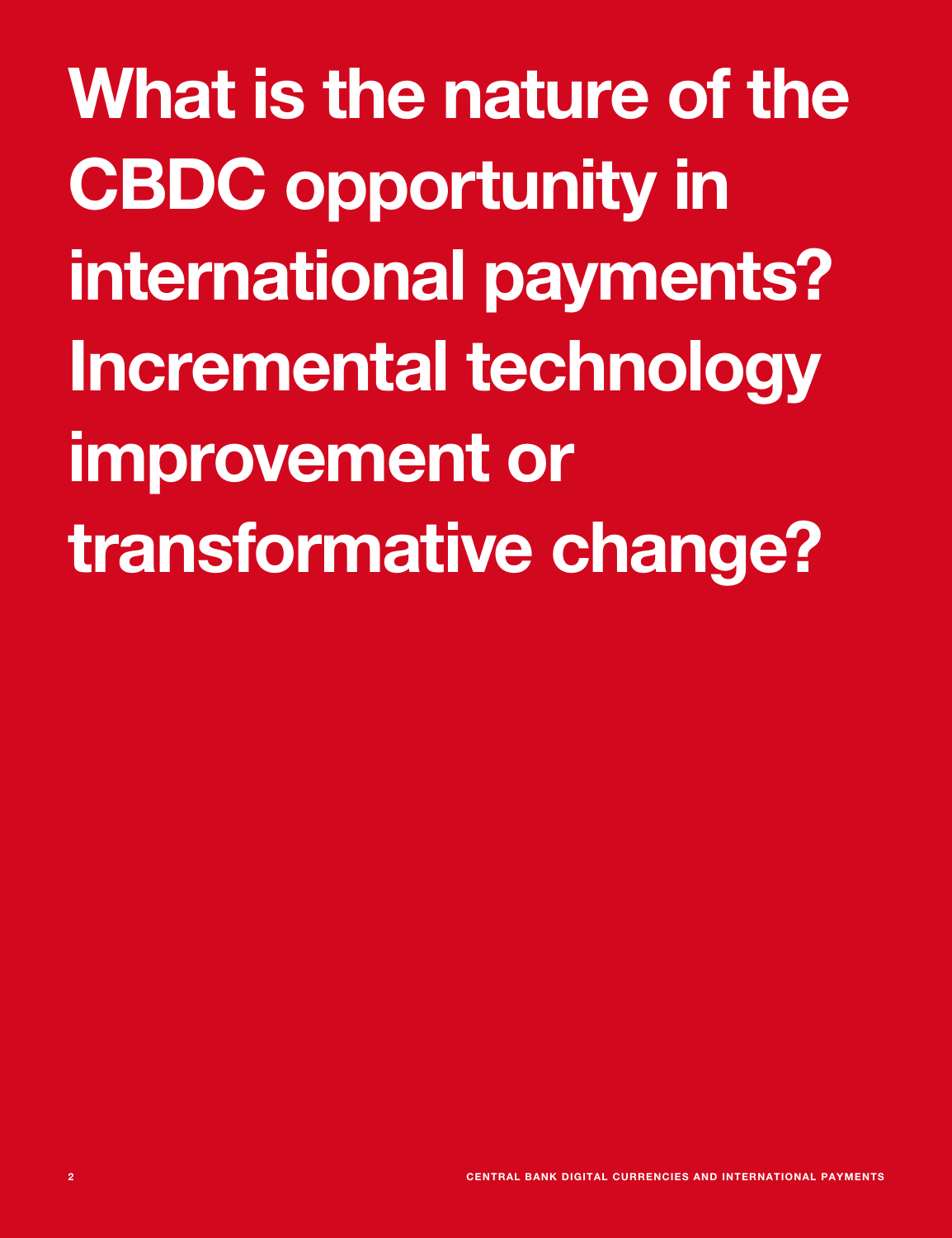## **Overview**

## Interest in financial technologies has exploded in recent years, driven by the emergence of private digital currencies (cryptocurrencies and stablecoins) and perceived potential from employing new technologies in payments.

Central banks worldwide are examining closely the new digital monetary technologies with many of them considering launching their own central bank digital currencies (CBDC). A few have already implemented forms of CBDC, whilst many others have initiated projects assessing the feasibility of creating their own digital currency and are publishing interim research and policy papers on what this would entail.

This SWIFT Institute commissioned research paper, authored by Chusu He, Alistair Milne and Markos Zachariadis reports an investigation into the business processes employed in the execution of international payments. It also looks at how international payments might be improved through the adoption of CBDC.

For the purposes of this research:

- CBDC is defined as any widely held electronically recorded central bank liability available for transfer, whether recorded on a distributed ledger or on a more conventional database.
- It could be a 'retail CBDC' held by citizens and domestic companies and potentially others.
- Or it could be a 'wholesale CBDC', used in larger value transactions, held by banks or non-bank financial institutions and possibly some large nonfinancial corporations.
- The impact of CBDC on international payments must be based on understanding the current arrangements for the execution of both domestic and international payments and the central role of settlement in central bank money in payments processing.
- The nature of the CBDC opportunity in international payments is assessed either as one of several current incremental technology developments, supporting gradual improvement in arrangements for making international payments or, as an opportunity for fundamental and transformative improvement in the way international payments are handled.

Beginning with a discussion on the business and policy context to include CBDC design choices, the paper gives a summary on the processes involved in international payments and reviews concerns over frictions. The emphasis on national versus international held CBDC highlights the central challenges of trust and regulation, which lie behind the costs and complexities of international payments operations.

The paper further explores the impact of CBDC on four different international payment scenarios: small business payments, larger corporate transactions, international retail purchases, and remittances, before examining the use of CBDC to redesign international payments architecture.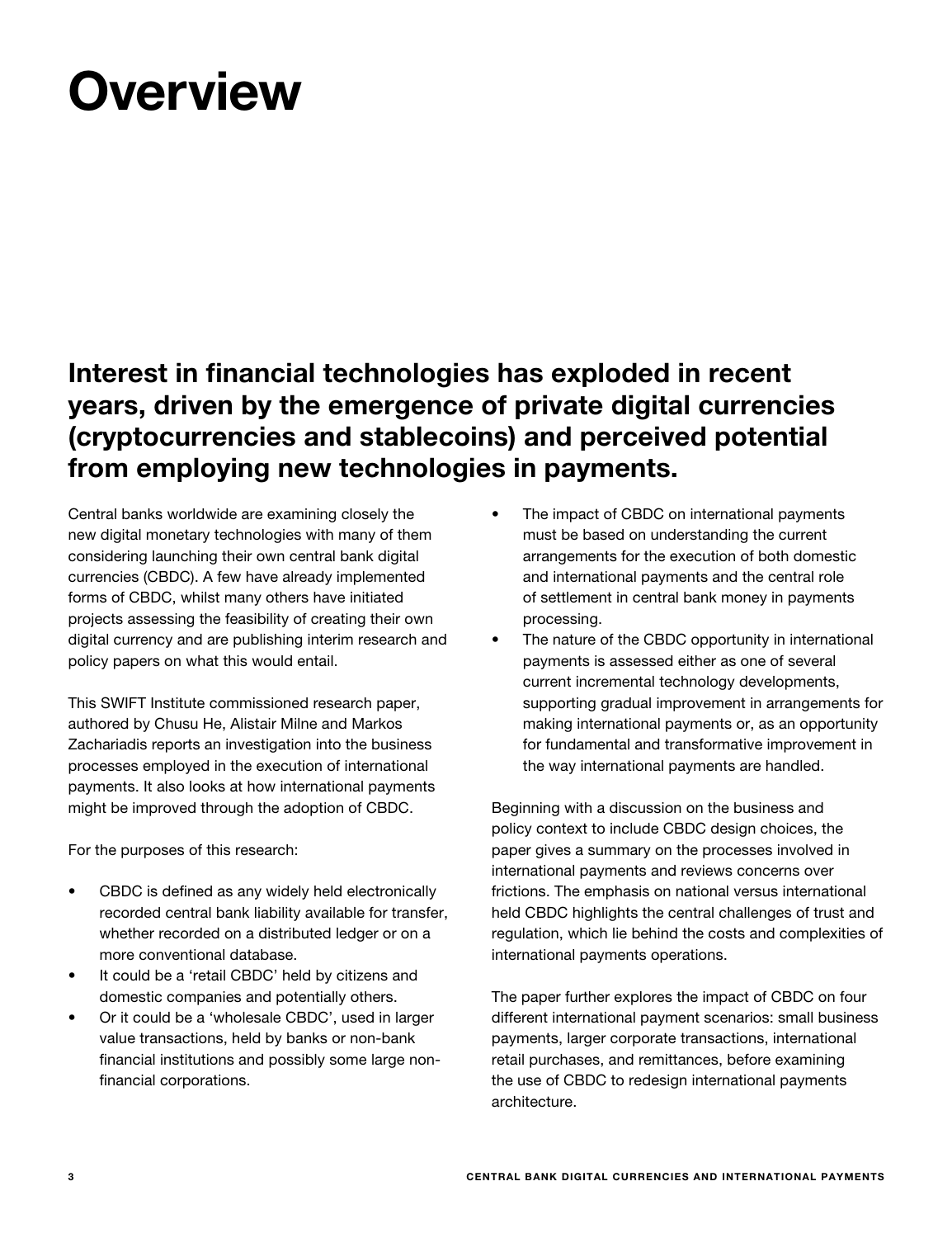## Key takeaways

|                   | The creation of the CBDC is most obviously an<br>opportunity for incremental improvements for international<br>payments, rather than a fundamental transformation.                                                                                                                                                                                  |
|-------------------|-----------------------------------------------------------------------------------------------------------------------------------------------------------------------------------------------------------------------------------------------------------------------------------------------------------------------------------------------------|
| 2.                | The introduction of CBDC, along with other<br>accompanying technological innovations, can promote<br>greater efficiency across many aspects of domestic and<br>international payments. Not necessarily disrupting, but<br>rather, co-existing with existing payments architecture.                                                                  |
| З.                | A widespread adoption of CBDC could be a<br>transformative change to the existing architecture, but<br>this requires substantial and costly changes in order<br>to support institutional arrangements along with new<br>financial infrastructures for direct exchange of CBDC.                                                                      |
|                   | The launch of a retail CBDC brings with it commercial<br>risks, especially in advanced countries where most<br>domestic payment needs are already met. A retail CBDC<br>may fail to attract a sufficient critical mass of domestic<br>users, especially when alternative, adequate arrange-<br>ments for executing domestic payments already exist. |
| 5.                | A future of radical change in international payments<br>based on direct exchange of CBDC is conceivable, but<br>appears highly uncertain for two reasons:                                                                                                                                                                                           |
|                   | first it requires world-wide adoption of domestic<br>retail CBDC which may not be easily achieved<br>even where retail CBDC is used on both sides of<br>the payment transaction, new arrangements for the<br>foreign exchange of retail CBDC will be needed with<br>uncertain overall economic benefits.                                            |
| 6.                | In the foreseeable future, supporting the direct real-time<br>exchange of wholesale CBDC by financial intermediaries<br>and larger non-financial companies can reduce entry<br>barriers and promote competition in both the foreign<br>exchange and final settlement of international payments.                                                     |
| <b>Conclusion</b> | International payments processes are complex<br>٠<br>The introduction of CBDC, particularly wholesale<br>CBDC, can support continuing gradual improvement<br>in international payments<br>Radical change is possible but not inevitable.                                                                                                            |
|                   | <b>Read the full report</b><br>→                                                                                                                                                                                                                                                                                                                    |